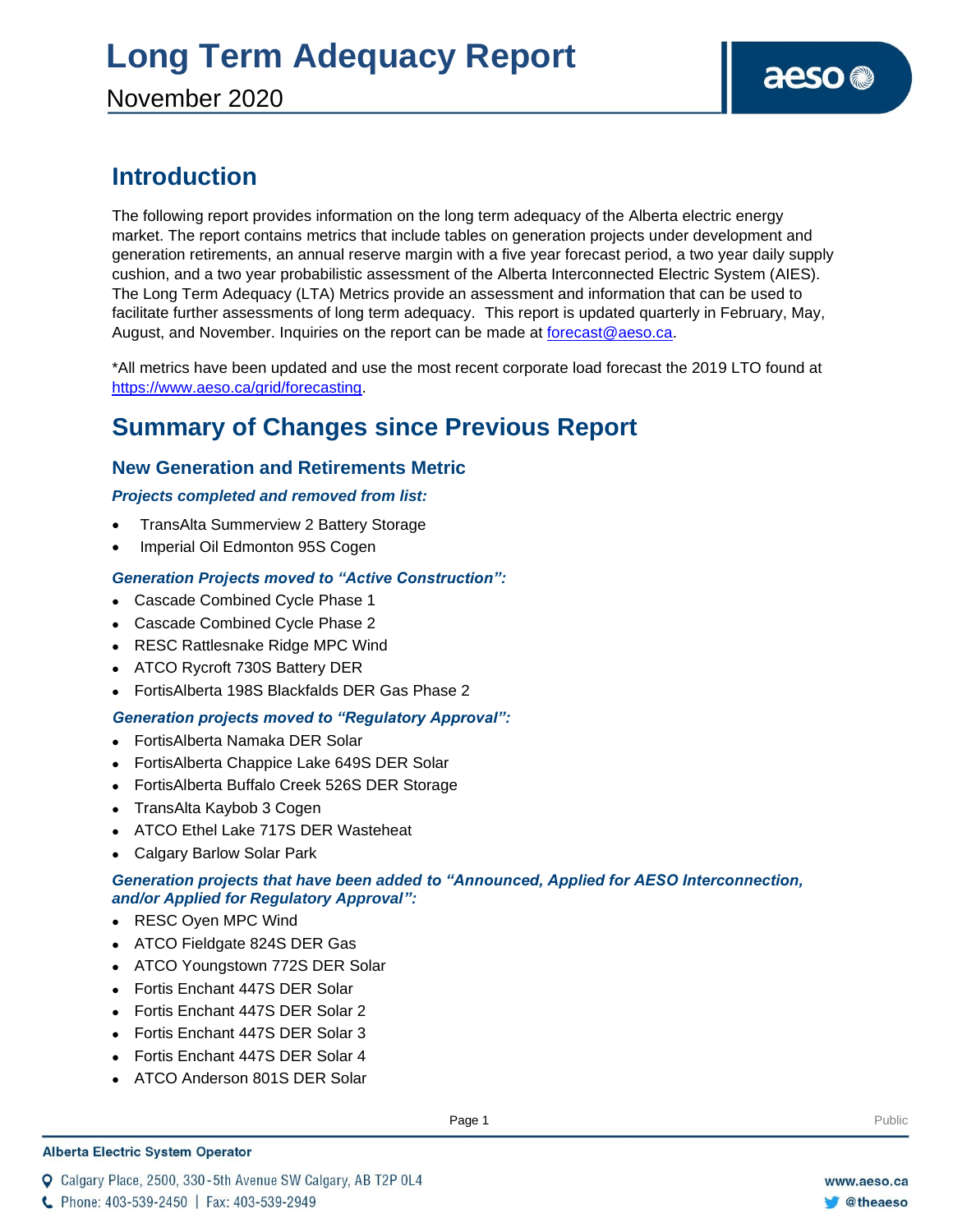- ⚫ Fortis High River 65S DER Gas
- ⚫ Fortis High River 65S DER Gas 2
- ⚫ MECL Kirkcaldy MPC Solar
- ⚫ RESC Aurora MPC Solar
- ⚫ ATCO Three Hills 770S DER Gas
- ⚫ ATCO Updike 886S DER Gas
- ⚫ Capital Power Genesee Unit 1 Repower Gas 1
- ⚫ ATCO Ksituan River 754S DER Gas
- ⚫ ATCO Mercer Hill 728S DER Battery
- ⚫ Capital Power Genesee 1 Repower Gas 2

#### *Generation projects that have been removed:*

- ⚫ Alberta Wind Energy Old Elm Wind Farm
- ⚫ EDF Vulcan Solar
- ⚫ FortisAlberta Brooks 121S DER Gas
- ⚫ TransAlta Keephills Unit 1 Gas
- ⚫ ATCO Three Hills 770S DER Gas
- ⚫ ENMAX Crossfield CRS3 Battery Storage
- ⚫ TransAlta Sundance 7

#### *Other changes to generation projects***:**

| <b>Project</b>                                         | <b>Change</b>                     |
|--------------------------------------------------------|-----------------------------------|
| Fengate – Strathcona Cogeneration                      | New ISD of Sep-2021 from Feb-2021 |
| Greengate Power - Paintearth Wind Farm                 | New ISD of Apr-2023 from Sep-2021 |
| Turning Point Gen - Canyon Creek PHES Storage          | New ISD of Apr-2022 from Aug-2021 |
| Capital Power - Whitla Wind Power - Phase 2            | New ISD of Aug-2021 from Dec-2020 |
| FortisAlberta - 498S Tilley DG PV                      | New ISD of Apr-2021 from Oct-2020 |
| Fortis Alberta - 421S Hays DG PV                       | New ISD of Feb-2021 from Mar-2021 |
| FortisAlberta – 275S Jenner Solar DER                  | New ISD of Feb-2021 from Nov-2020 |
| Fortis Alberta – Burdett 368S DG P/V                   | New ISD of Feb-2021 from Dec-2020 |
| Claresholm Solar GP Inc. - Claresholm Solar Connection | New ISD of Dec-2020 from Oct-2020 |
| Altagas - Glenridge Wind                               | New ISD of Apr-2021 from Oct-2020 |
| ATCO – Michichi DER Solar                              | New ISD of Nov-2021 from Apr-2021 |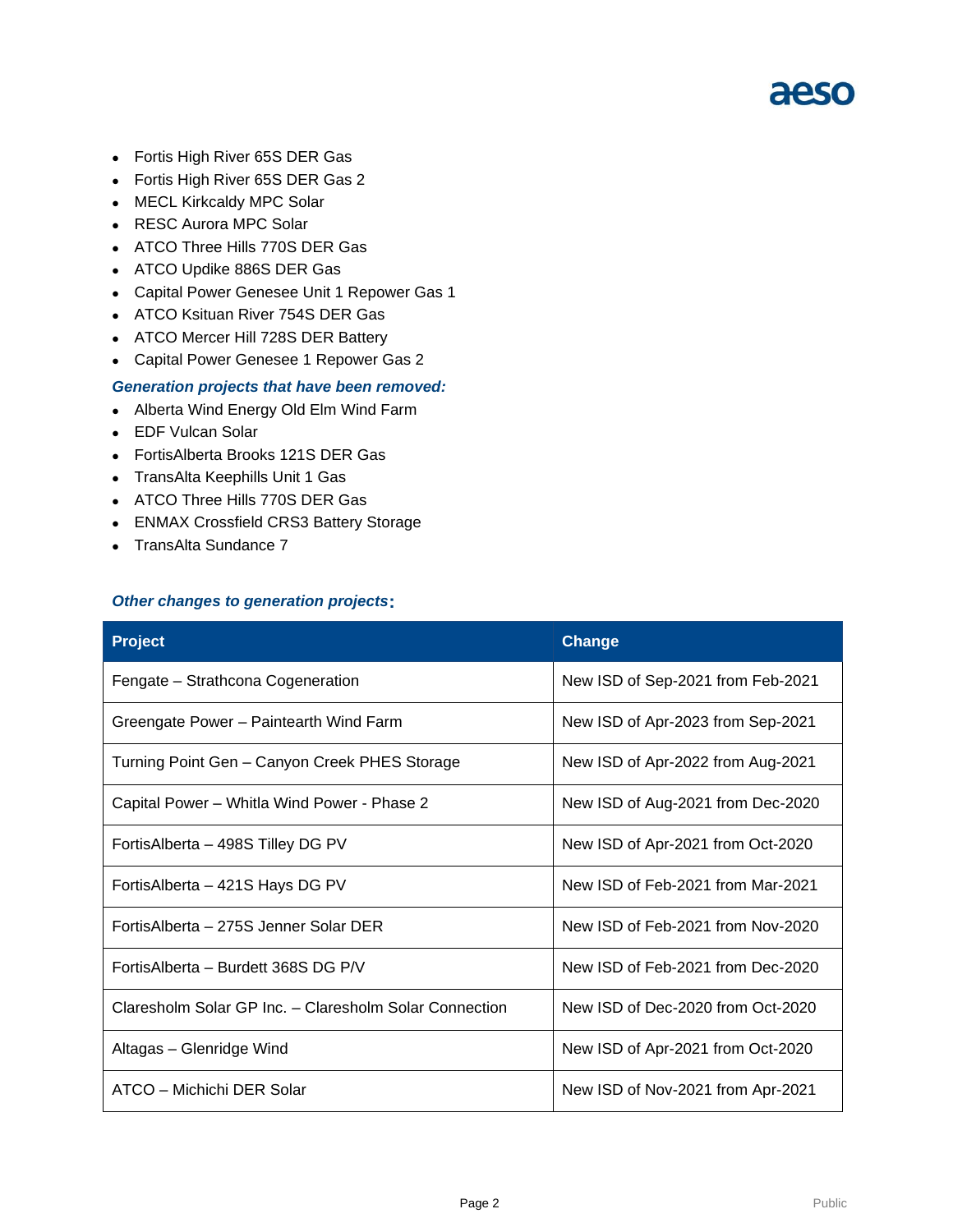| EPCOR - WSI DG Solar                            | New ISD of Mar-2022 from Jan-2021 |
|-------------------------------------------------|-----------------------------------|
| Solar Krafte - Rainier                          | New ISD of Nov-2021 from Nov-2020 |
| ATCO - Coronation 773S Solar DG                 | New ISD of May-2022 from Sep-2020 |
| Greengate - Lathom Solar                        | New ISD of Dec-2022 from Dec-2020 |
| Greengate - Travers Solar                       | New ISD of Dec-2022 from Dec-2020 |
| ATCO - Three Hills 770S DER Solar 1             | New ISD of Nov-2020 from Sep-2020 |
| ATCO - Michichi Creek 802S DER Solar            | New ISD of Nov-2020 from Sep-2020 |
| Suncor - Base Plant Cogen                       | New ISD of Jul-2022 from Jul-2021 |
| Fortis Alberta - Brooks 121S DER Solar 1        | New ISD of Nov-2021 from Dec-2020 |
| FortisAlberta - Brooks 121S DER Solar 2         | New ISD of Nov-2021 from Dec-2020 |
| EDF - Cypress Wind                              | New ISD of Nov-2022 from Nov-2021 |
| Quill - Rocky Mountain Gas                      | New ISD of May-2022 from Sep-2020 |
| Fortis Alberta - Westfield 107S DER Solar       | New ISD of Feb-2021 from Nov-2020 |
| FortisAlberta - Red Deer 63S DER Solar          | New ISD of Jun-2022 from Dec-2021 |
| FortisAlberta - Chappice Lake 649S DER Solar    | New ISD of Apr-2022 from Dec-2020 |
| <b>ENGIE - Buffalo Trail North MPC Wind</b>     | New ISD of Sep-2022 from Dec-2021 |
| Medicine Hat - CMH Unit 17 Gas                  | New ISD of Mar-2022 from Jul-2021 |
| FortisAlberta - 198S Blackfalds DER Gas Phase 2 | New ISD of Jan-2021 from Aug-2020 |
| FortisAlberta - 368S Burdett DER Solar          | New ISD of Jan-2021 from Nov-2020 |
| ATCO - Sarah Lake 743S DER Geothermal           | New ISD of Jun-2021 from Jan-2021 |
| ATCO - Michichi Creek 802S DER Solar            | New ISD of Oct-2021 from Apr-2021 |
| FortisAlberta - Empress 394S DER Solar 1        | New ISD of Nov-2021 from May-2021 |
| FortisAlberta - Empress 394S DER Solar 2        | New ISD of Nov-2021 from May-2021 |
| FortisAlberta - Metiskow 648S DER Solar         | New ISD of Dec-2022 from May-2021 |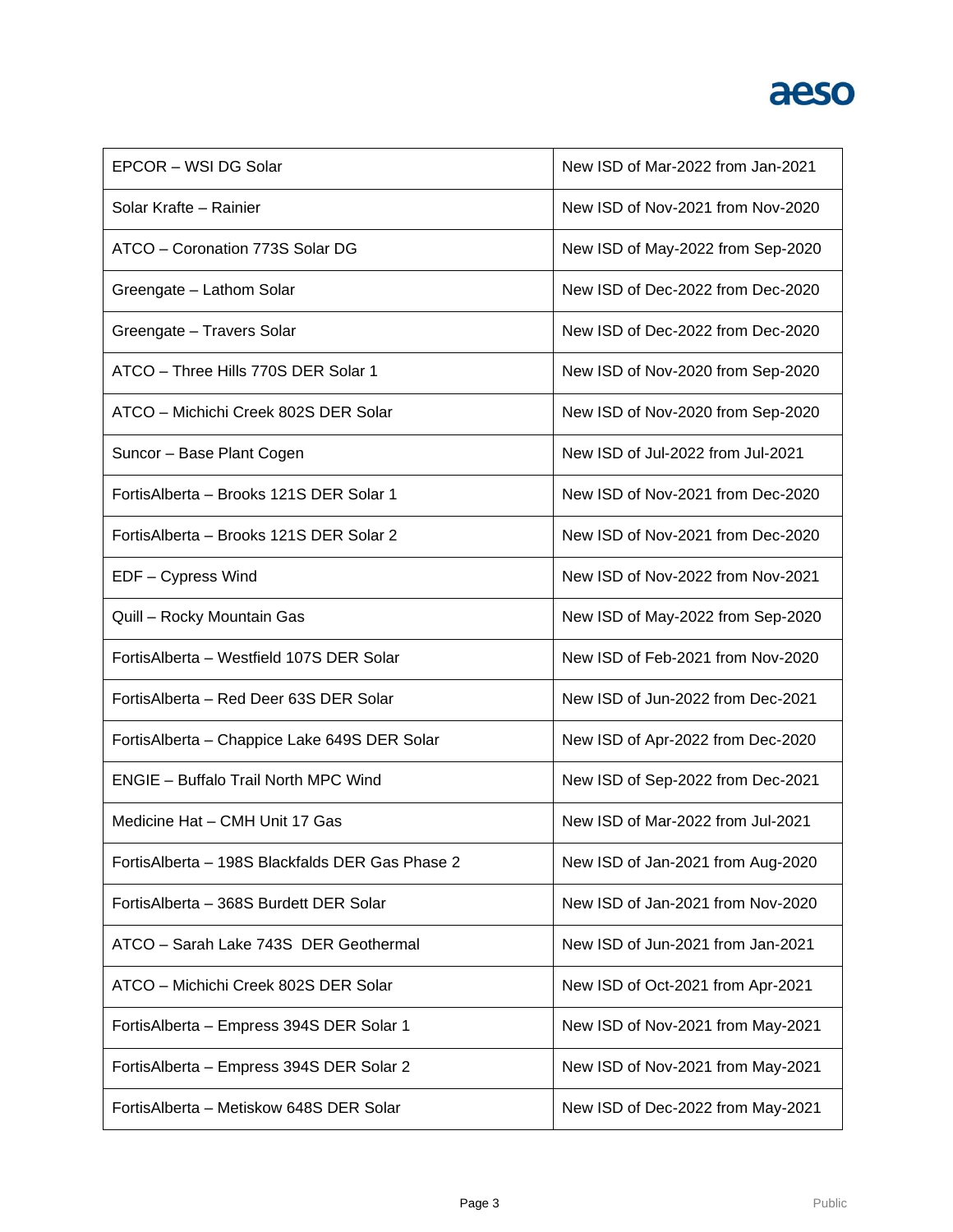

| FortisAlberta - High River 65S DER Gas                           | New ISD of Nov-2021 from Mar-2021 |  |  |  |
|------------------------------------------------------------------|-----------------------------------|--|--|--|
| BER Hand Hills Wind LP - MPC Wind                                | New ISD of Oct-2022 from May-2022 |  |  |  |
| FortisAlberta – Buffalo Creek 526S DER Storage                   | New ISD of Jun-2021 from Sep-2022 |  |  |  |
| FortisAlberta – Killarney Lake 267S DER Solar/Battery<br>Storage | New ISD of Dec-2022 from May-2021 |  |  |  |
| FortisAlberta - Burdett 368S DER Solar Battery Storage           | New ISD of Apr-2023 from May-2021 |  |  |  |
| RESC - Enterprise MPC Solar                                      | New ISD of Aug-2021 from Dec-2022 |  |  |  |
| FortisAlberta - Joffre 535S DER Solar                            | New ISD of Dec-2021 from Jul-2021 |  |  |  |
| FortisAlberta - Joffre 535S DER Solar                            | New ISD of Dec-2021 from Jul-2021 |  |  |  |
| FortisAlberta - High River 65S DER Gas                           | New ISD of Aug-2021 from Feb-2021 |  |  |  |
| Capital Power - Whitla Wind Phase 3                              | New ISD of Aug-2021 from Dec-2020 |  |  |  |
| TransAlta – Sundance Unit 5 Gas                                  | New ISD of Sep-2022 from Nov-2023 |  |  |  |
| Greengate - Travers Solar Phase 2                                | New ISD of Dec-2022 from Apr-2022 |  |  |  |

### **Reserve Margin Metric**

The reserve margin has been updated to reflect changes to the project list.

### **Supply Cushion Metric**

The forecast supply cushion has been updated to reflect the new time period.

### **Two Year Probability of Supply Adequacy Shortfall Metric**

New values for the metric have been calculated with Total Energy Not Served equaling 52 MWh. This value is below the 2,049 MWh threshold.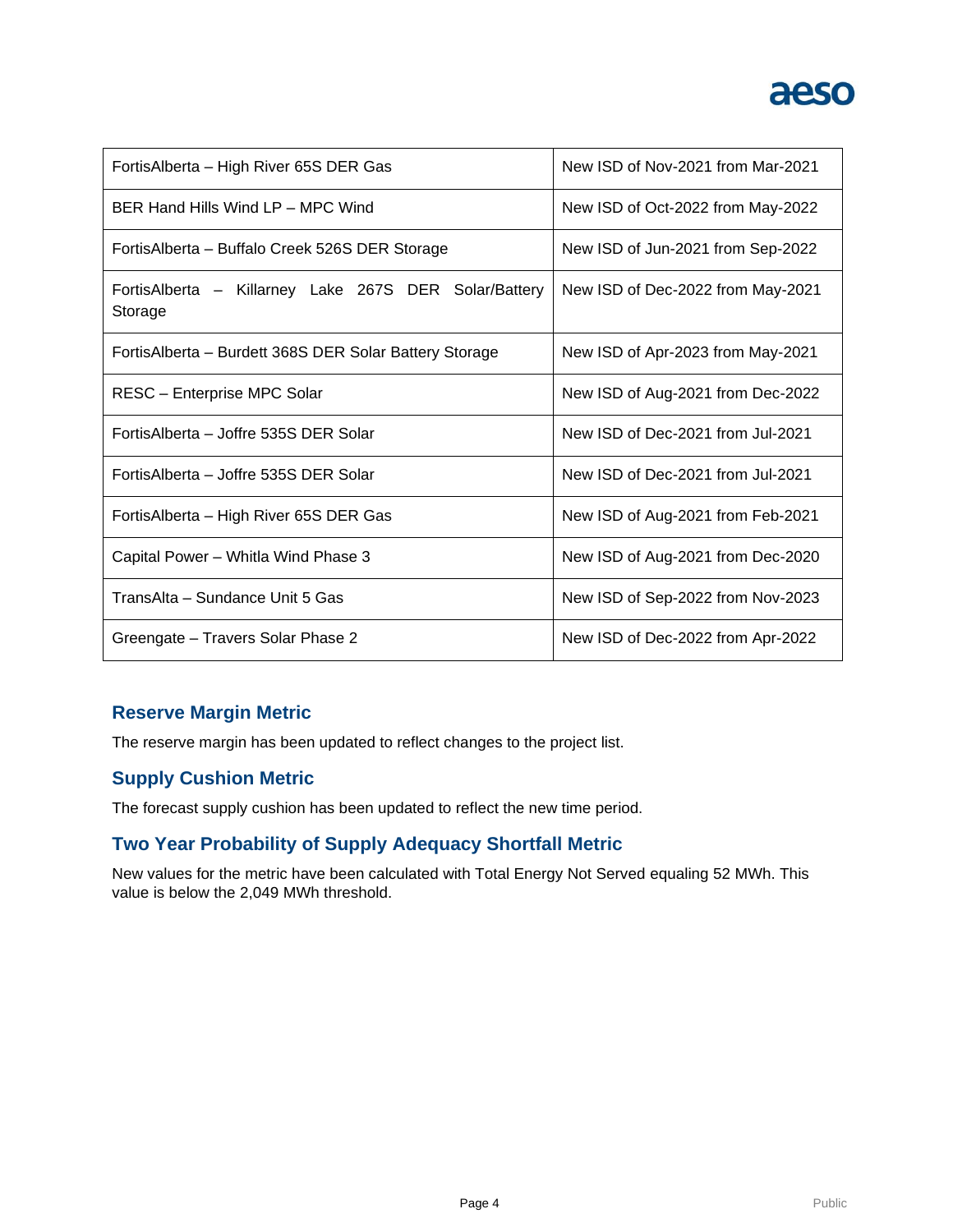### **New Generation Projects and Retirements Metric**

The New Generation Projects and Retirements Metric is a summary of generation at various stages of development in Alberta and is shown in Tables 1 to 4 below. In Alberta's deregulated electricity market competitive forces determine the location, magnitude and timing of new generation additions. Information on prospective generation additions and retirements provides context for the future market in Alberta. The information is drawn from a variety of public sources and includes new generation, changes to existing generation and the retirement of generating units. Changes in project in-service dates (ISDs) and regulatory stages occur as projects move forward and/or market conditions change. Current information on connection project ISDs can be found in the [AESO Project List](https://www.aeso.ca/grid/connecting-to-the-grid/) and information on power plant applications can be found at the [Alberta Utilities Commission](http://www.auc.ab.ca/) website.

| Sponsor(s)                  | <b>Project Name</b>                | <b>Fuel</b> | <b>Unit</b><br>Capacity* | ISD*     |
|-----------------------------|------------------------------------|-------------|--------------------------|----------|
| <b>ATCO</b>                 | Rycroft 730S Battery DER           | Storage     | 20                       | Nov-2020 |
| TransAlta                   | Windrise MPC Wind                  | Wind        | 207                      | Dec-2020 |
| Claresholm Solar GP<br>Inc. | <b>Claresholm Solar Connection</b> | Solar       | 130                      | Dec-2020 |
| FortisAlberta               | 198S Blackfalds DER Gas Phase 2    | Gas         | 4                        | Jan-2021 |
| FortisAlberta               | 421S Hays DG PV                    | Solar       | 24                       | Feb-2021 |
| FortisAlberta               | Burdett 368S DG P/V                | Solar       | 11                       | Feb-2021 |
| <b>RESC</b>                 | Rattlesnake Ridge MPC Wind         | Wind        | 118                      | Jul-2021 |
| Fengate                     | <b>Strathcona Cogeneration</b>     | Gas         | 96                       | Sep-2021 |
| Suncor                      | Forty Mile Granlea WAGF            | Wind        | 200                      | Nov-2021 |
| Cascade                     | Combined Cycle Phase 1             | Gas         | 450                      | Sep-2022 |
| Greengate                   | <b>Travers Solar</b>               | Solar       | 400                      | Dec-2022 |
| Cascade                     | Combined Cycle Phase 2             | Gas         | 450                      | Dec-2022 |
| <b>Total (MW)</b>           |                                    |             | 2,110                    |          |

### **Table 1: Generation Projects under Construction**

*\*Unit Capacity – Expected MW capacity; ISD – Estimated in-service date*

Q Calgary Place, 2500, 330-5th Avenue SW Calgary, AB T2P 0L4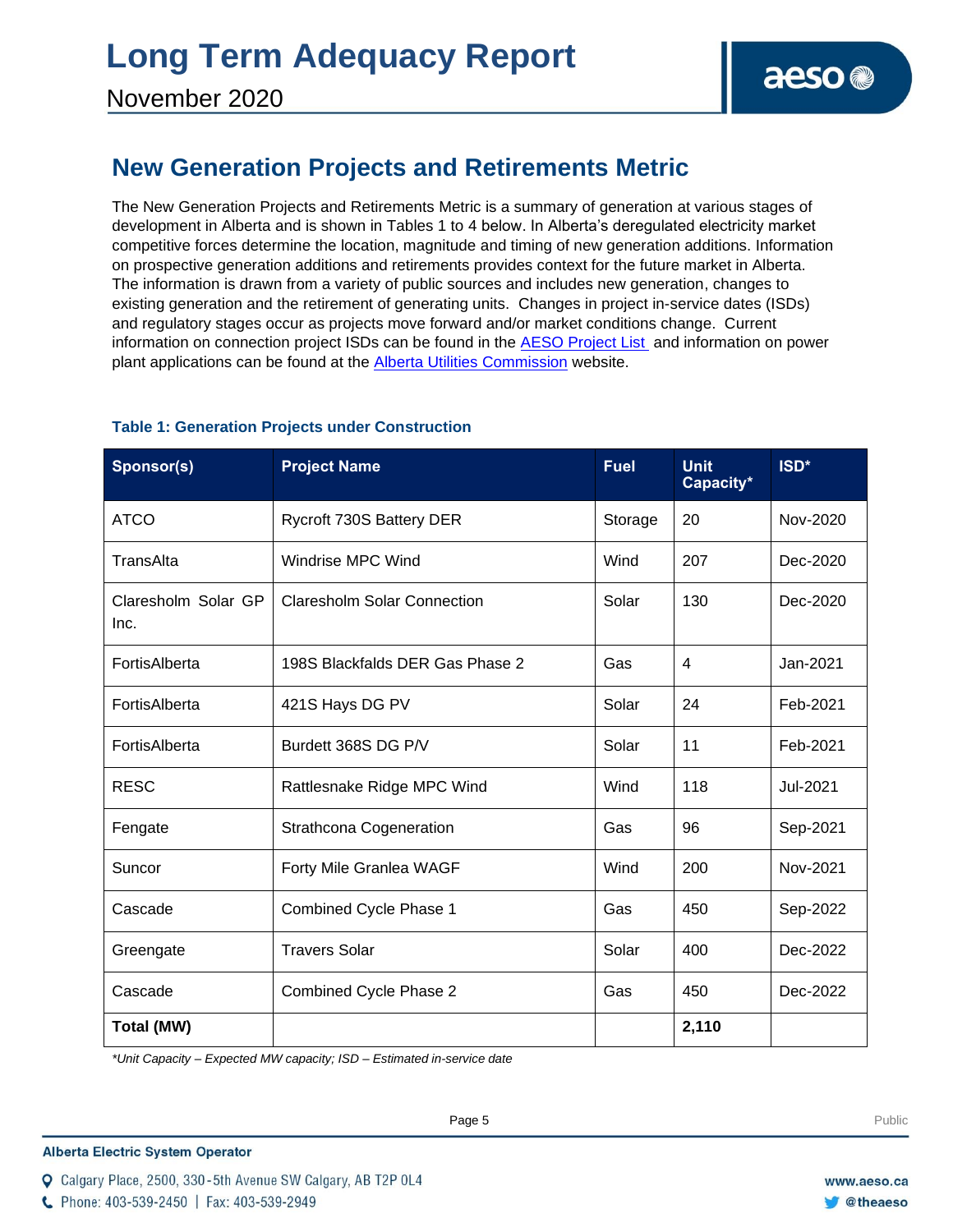| Sponsor(s)                 | <b>Project Name</b>             | <b>Fuel</b> | <b>Unit</b><br><b>Capacity</b> | <b>ISD</b> |
|----------------------------|---------------------------------|-------------|--------------------------------|------------|
| <b>ATCO</b>                | Three Hills 770S DER Solar 1    | Solar       | 25                             | Nov-2020   |
| <b>ATCO</b>                | Michichi Creek 802S DER Solar   | Solar       | 25                             | Nov-2020   |
| <b>EDP Renewables</b>      | Sharp Hills Wind Farm           | Wind        | 300                            | Nov-2020   |
| <b>Maxim Power</b>         | <b>Deerland Peaking Station</b> | Gas         | 186                            | Dec-2020   |
| <b>ENMAX</b>               | Zephyr Wind Farm                | Wind        | 200                            | Dec-2020   |
| FortisAlberta              | 368S Burdett DER Solar          | Solar       | 20                             | Jan-2021   |
| <b>BowArk Energy</b>       | Drywood Gas Generator           | Gas         | 38                             | Jan-2021   |
| Enbridge                   | South Terminal Gas              | Gas         | 20                             | Feb-2021   |
| FortisAlberta              | 275S Jenner Solar DER           | Solar       | 23                             | Feb-2021   |
| FortisAlberta              | Namaka DER Solar                | Solar       | 20                             | Apr-2021   |
| <b>BluEarth Renewables</b> | Yellow Lake Solar Project       | Solar       | 19                             | Apr-2021   |
| FortisAlberta              | 498S Tilley DG PV               | Solar       | 22                             | Apr-2021   |
| <b>Joss Wind</b>           | Jenner WAGF                     | Wind        | 122                            | May-2021   |
| Greengate Power            | <b>Stirling WAGF</b>            | Wind        | 115                            | May-2021   |
| FortisAlberta              | 255S Vulcan Faribault Farms P/V | Solar       | 25                             | May-2021   |
| FortisAlberta              | Coaldale 254S DER Solar 3       | Solar       | 22                             | May-2021   |
| FortisAlberta              | Monarch 492S DER Solar          | Solar       | 24                             | May-2021   |
| FortisAlberta              | Stavely 349S DER Solar          | Solar       | 8.5                            | May-2021   |
| FortisAlberta              | Buffalo Creek 526S DER Storage  | Storage     | 20                             | Jun-2021   |
| Transalta                  | Kaybob 3 Cogen                  | Gas         | 43                             | Jun-2021   |
| FortisAlberta              | Vulcan 255S DER Solar           | Solar       | 15                             | Jun-2021   |

### **Table 2: Generation Projects with Regulatory Approval**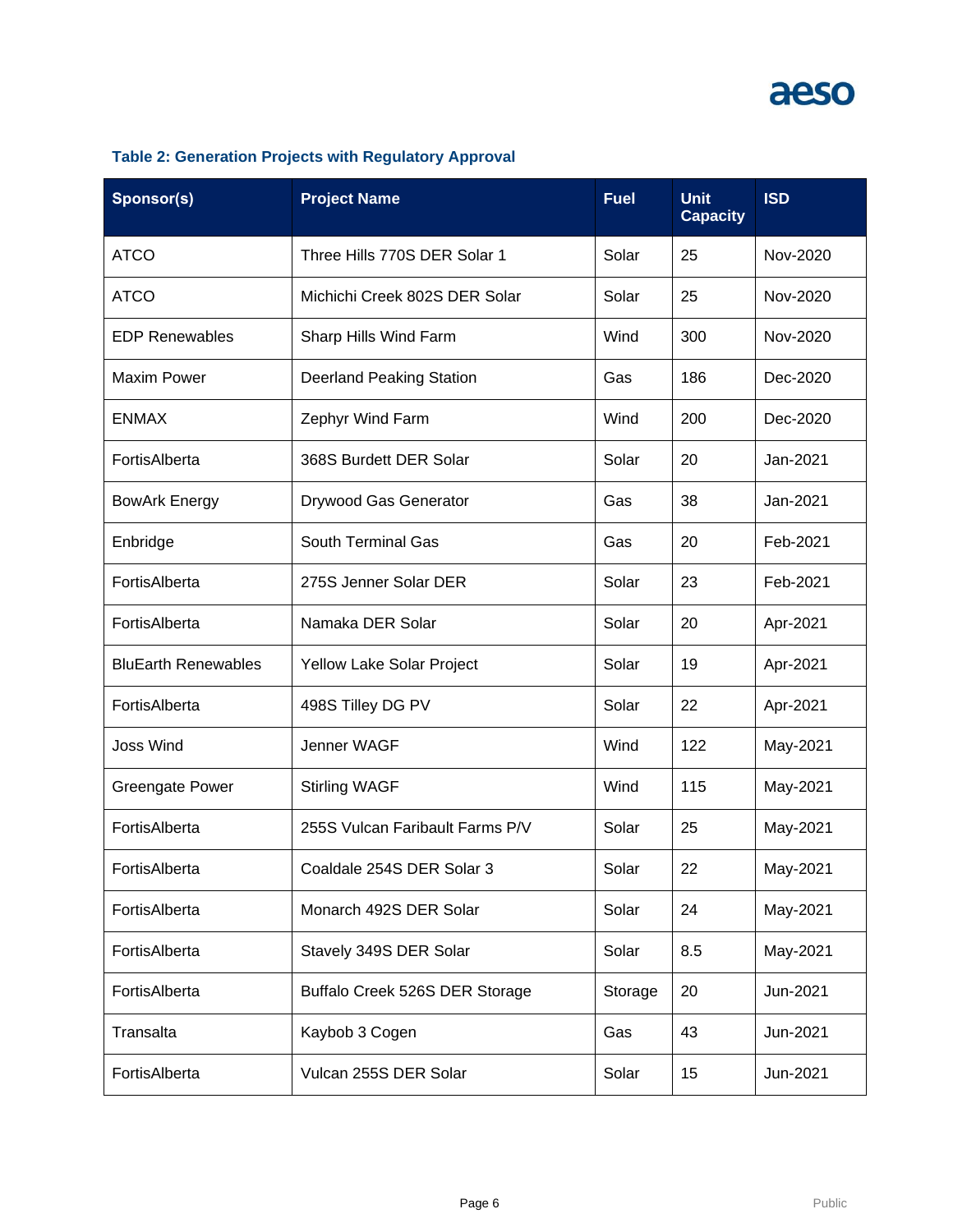| <b>ATCO</b>              | Sarah Lake 743S DER Geothermal      | Gas     | 21   | Jun-2021 |
|--------------------------|-------------------------------------|---------|------|----------|
| <b>ATCO</b>              | Bullpound 803S DER Solar            | Solar   | 15   | Jun-2021 |
| <b>CNRL</b>              | Primrose East 641S Gas              | Gas     | 32   | Jul-2021 |
| FortisAlberta            | Fieldgate 824S DER Gas              | Solar   | 5    | Jul-2021 |
| <b>Capital Power</b>     | Whitla Wind Power - Phase 2         | Wind    | 97.2 | Aug-2021 |
| Kineticor                | Peace River Power Generator         | Gas     | 98   | Sep-2021 |
| FortisAlberta            | Jenner 275S DER                     | Gas     | 23   | Sep-2021 |
| Enel                     | Grizzly Bear Wind                   | Wind    | 120  | Oct-2021 |
| TransAlta                | Garden Plain Wind                   | Wind    | 131  | Oct-2021 |
| <b>Grand Prairie</b>     | <b>Grand Prairie MPC Gas</b>        | Gas     | 360  | Oct-2021 |
| <b>ATCO</b>              | Michichi Creek 802S DER Solar       | Solar   | 13.5 | Oct-2021 |
| FortisAlberta            | Spring Coulee 385S Solar DG         | Solar   | 29   | Oct-2021 |
| <b>ATCO</b>              | Michichi DER Solar                  | Solar   | 75   | Nov-2021 |
| FortisAlberta            | Empress 394S DER Solar 1            | Solar   | 22.5 | Nov-2021 |
| FortisAlberta            | Empress 394S DER Solar 2            | Solar   | 16   | Nov-2021 |
| FortisAlberta            | Brooks 121S DER Solar 1             | Solar   | 14   | Nov-2021 |
| FortisAlberta            | Brooks 121S DER Solar 2             | Solar   | 12.5 | Nov-2021 |
| FortisAlberta            | <b>Buffalo Atlee Cluster 1 WAGF</b> | Wind    | 18   | Dec-2021 |
| FortisAlberta            | <b>Buffalo Atlee Cluster 3 WAGF</b> | Wind    | 17   | Dec-2021 |
| Sunset Solar Inc.        | <b>Sunset Solar</b>                 | Solar   | 60   | Dec-2021 |
| Medicine Hat             | CMH Unit 17 Gas                     | Gas     | 44   | Mar-2022 |
| <b>EPCOR</b>             | WSI DG Solar                        | Solar   | 12   | Mar-2022 |
| <b>Turning Point Gen</b> | Canyon Creek PHES Storage           | Storage | 75   | Apr-2022 |
|                          |                                     |         |      |          |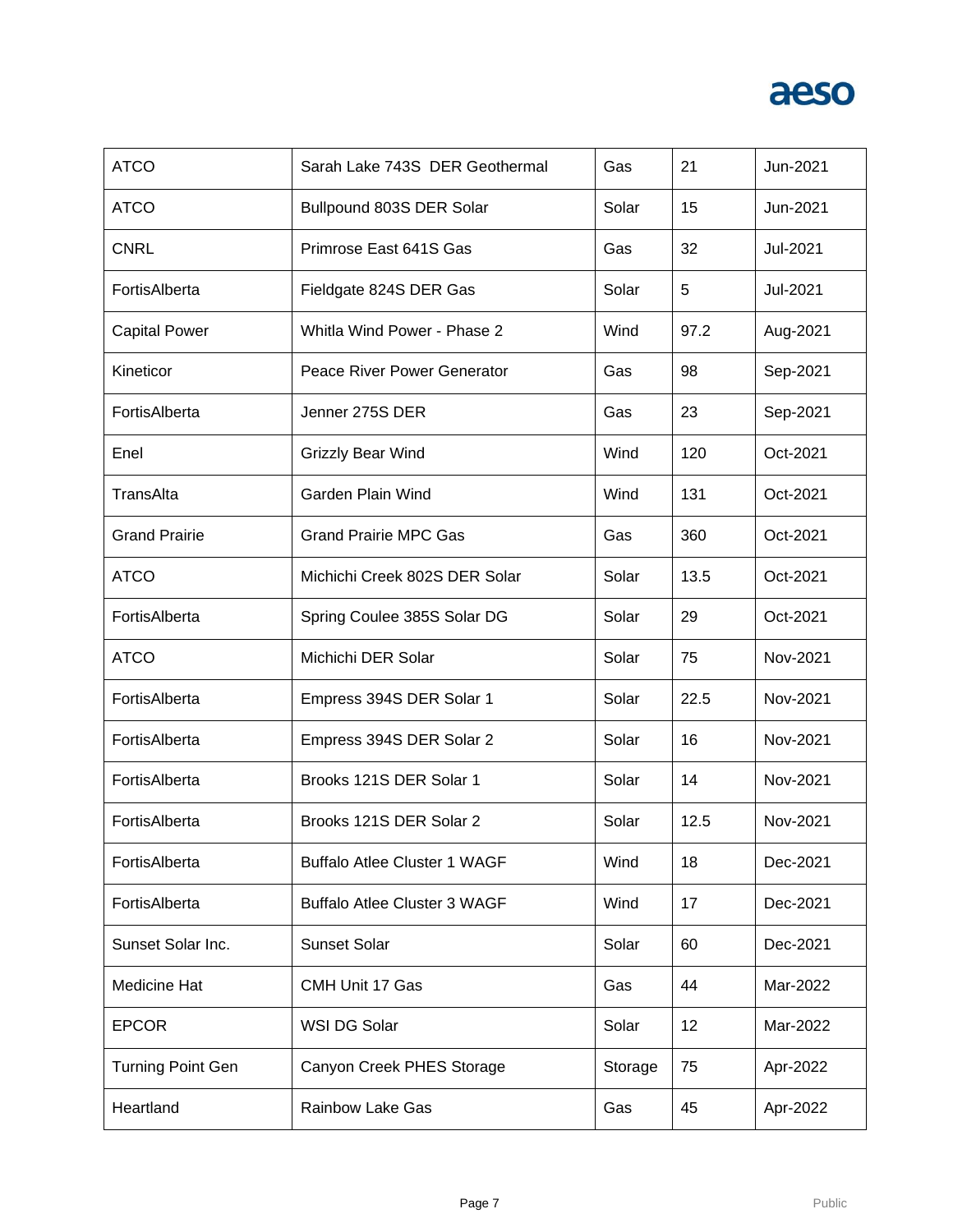

| <b>ATCO</b>                   | Ethel Lake 717S DER Wasteheat       | <b>Biomass</b> | 19    | Apr-2022   |
|-------------------------------|-------------------------------------|----------------|-------|------------|
| FortisAlberta                 | Chappice Lake 649S DER Solar        | Solar          | 15    | Apr-2022   |
| Suncor                        | Base Plant Cogen                    | Gas            | 815   | Jul-2022   |
| <b>ATCO Power</b>             | Poplar Hill Gas                     | Gas            | 32    | Jul-2022   |
| <b>ATCO</b>                   | Valleyview Gas                      | Gas            | 32    | Jul-2022   |
| Naturener                     | Wild Rose 1 Wind Farm               | Wind           | 192   | Aug-2022   |
| Naturener                     | Wild Rose 2 Wind Farm               | Wind           | 218   | Aug-2022   |
| Suncor                        | Forty Mile Maleb WAGF               | Wind           | 200   | Sep-2022   |
| TransAlta                     | Sundance Unit 5 Gas                 | Gas            | 795   | Sep-2022   |
| <b>Greengate Power</b>        | <b>Wheatland WAGF</b>               | Wind           | 120   | Sep-2022   |
| <b>BowArk Energy</b>          | Lanfine North Wind WAGF             | Wind           | 145   | Sep-2022   |
| <b>BER Hand Hills Wind LP</b> | <b>MPC Wind</b>                     | Wind           | 200   | Oct-2022   |
|                               |                                     |                |       |            |
| EDF                           | <b>Cypress Wind</b>                 | Wind           | 201.6 | Nov-2022   |
| <b>RESC</b>                   | McLaughlin WAGF                     | Wind           | 47    | Nov-2022   |
| Pteragen                      | Peace Butte Wind Farm               | Wind           | 120   | Dec-2022   |
| Sequoia Energy                | Schuler WAGF (MPC)                  | Wind           | 100   | Dec-2022   |
| <b>Greengate Power</b>        | Paintearth Wind Farm                | Wind           | 150   | Apr-2023   |
| Enbridge                      | <b>WhiteTail Peaking Station</b>    | Gas            | 200   | May-2023   |
| <b>Oyen Solar Partners</b>    | <b>Oyen Community Solar Project</b> | Solar          | 15    | <b>TBD</b> |
| PetroChina                    | MacKay-Phase 1                      | Gas            | 85    | <b>TBD</b> |
| Syncrude                      | Mildred Lake (Base Plant)-Phase 1   | Gas            | 85    | <b>TBD</b> |
| FortisAlberta                 | Enchant 447S DER Solar              | Solar          | 74    | <b>TBD</b> |
| Suncor                        | Hand Hills Wind Energy Project      | Wind           | 80    | <b>TBD</b> |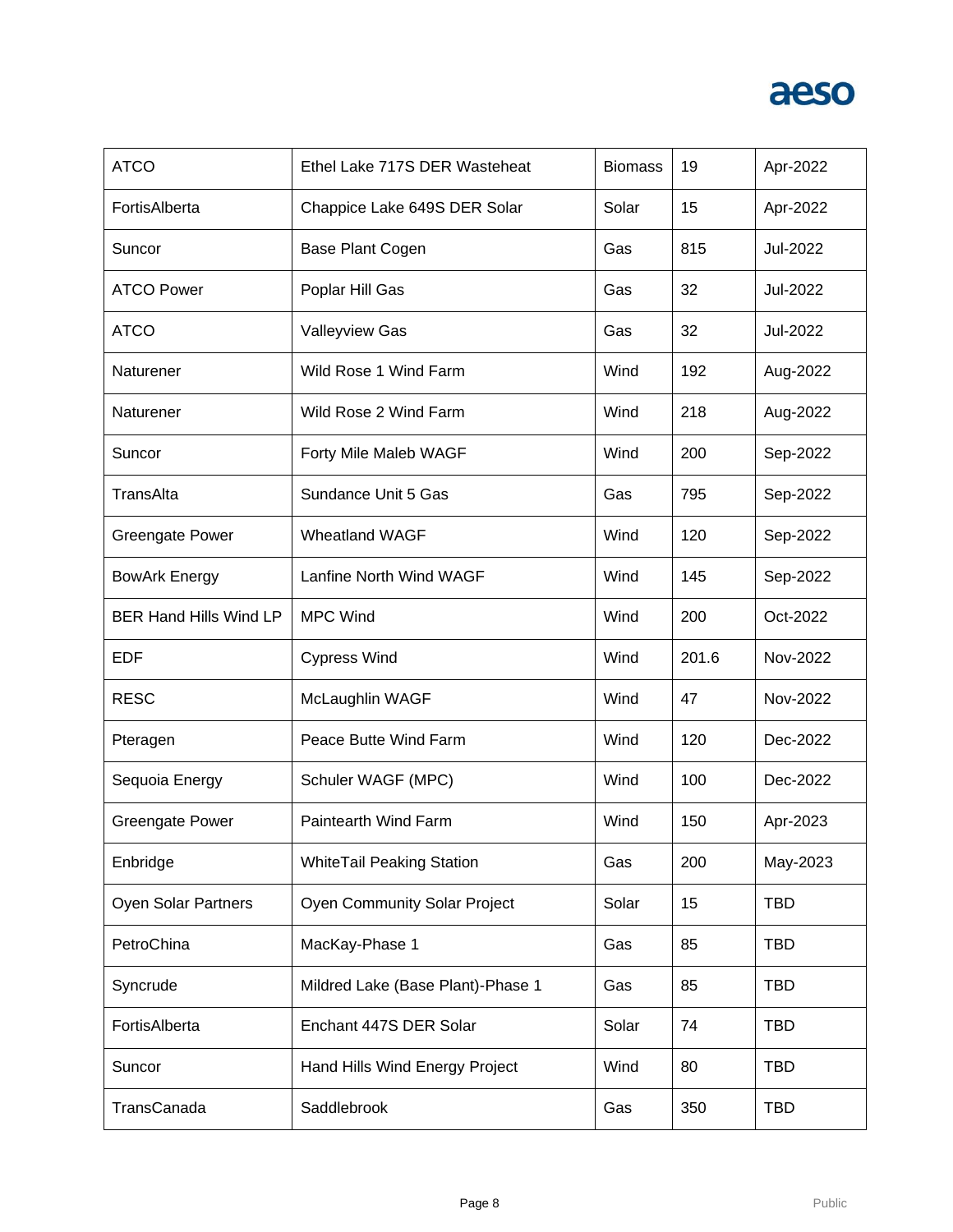

| <b>Imperial Oil</b>      | Kearl - Phase 2            | Gas   | 100   | <b>TBD</b> |
|--------------------------|----------------------------|-------|-------|------------|
| <b>Imperial Oil</b>      | Kearl - Phase 3            | Gas   | 35    | <b>TBD</b> |
| Pattern Development      | Lanfine South Wind         | Wind  | 140   | TBD        |
| <b>Barlow Solar Park</b> | <b>Barlow Solar Park</b>   | Solar | 27    | <b>TBD</b> |
| City of Calgary          | Bonnybrook Cogen Expansion | Gas   | 10    | <b>TBD</b> |
| Solar Krafte             | Wrentham Solar Project     | Solar | 42    | TBD        |
| Total (MW)               |                            |       | 7,293 |            |

### **Table 3: Generation Projects that have been Announced, Applied for AESO Connection, and/or Applied for Regulatory Approval**

| Sponsor(s)    | <b>Project Name</b>          | <b>Fuel</b> | <b>Unit</b><br><b>Capacity</b> | <b>ISD</b>   |
|---------------|------------------------------|-------------|--------------------------------|--------------|
| Pengrowth     | Cold Lake Area Energy Centre | Gas         | 100                            | Oct-2020 (A) |
| Northland     | Bow City MPC Solar           | Solar       | 400                            | Nov-2020 (A) |
| FortisAlberta | Acheson 305S DER Solar       | Solar       | 10                             | Nov-2020 (A) |
| NextEra       | <b>Red Deer River Solar</b>  | Solar       | 150                            | Dec-2020 (A) |
| <b>ENMAX</b>  | <b>Taber Wind Farm</b>       | Wind        | 21                             | Dec-2020 (A) |
| TransAlta     | <b>Tempest MPC Wind</b>      | Wind        | 115                            | Dec-2020 (A) |
| RealPart      | Calgary Area Solar           | Solar       | 150                            | Dec-2020 (A) |
| Northland     | <b>Buffalo Trail</b>         | Wind        | 100                            | Dec-2020 (A) |
| FortisAlberta | Westfield 107S DER Solar     | Solar       | 19                             | Feb-2021 (A) |
| E.ON          | Four Rivers Wind             | Wind        | 450                            | Mar-2021 (A) |
| Altagas       | Glenridge Wind               | Wind        | 150                            | Apr-2021 (A) |
| FortisAlberta | <b>Conrad DER Solar</b>      | Solar       | 23                             | Apr-2021 (A) |
| FortisAlberta | Conrad DER Solar 2           | Solar       | 22                             | Apr-2021 (A) |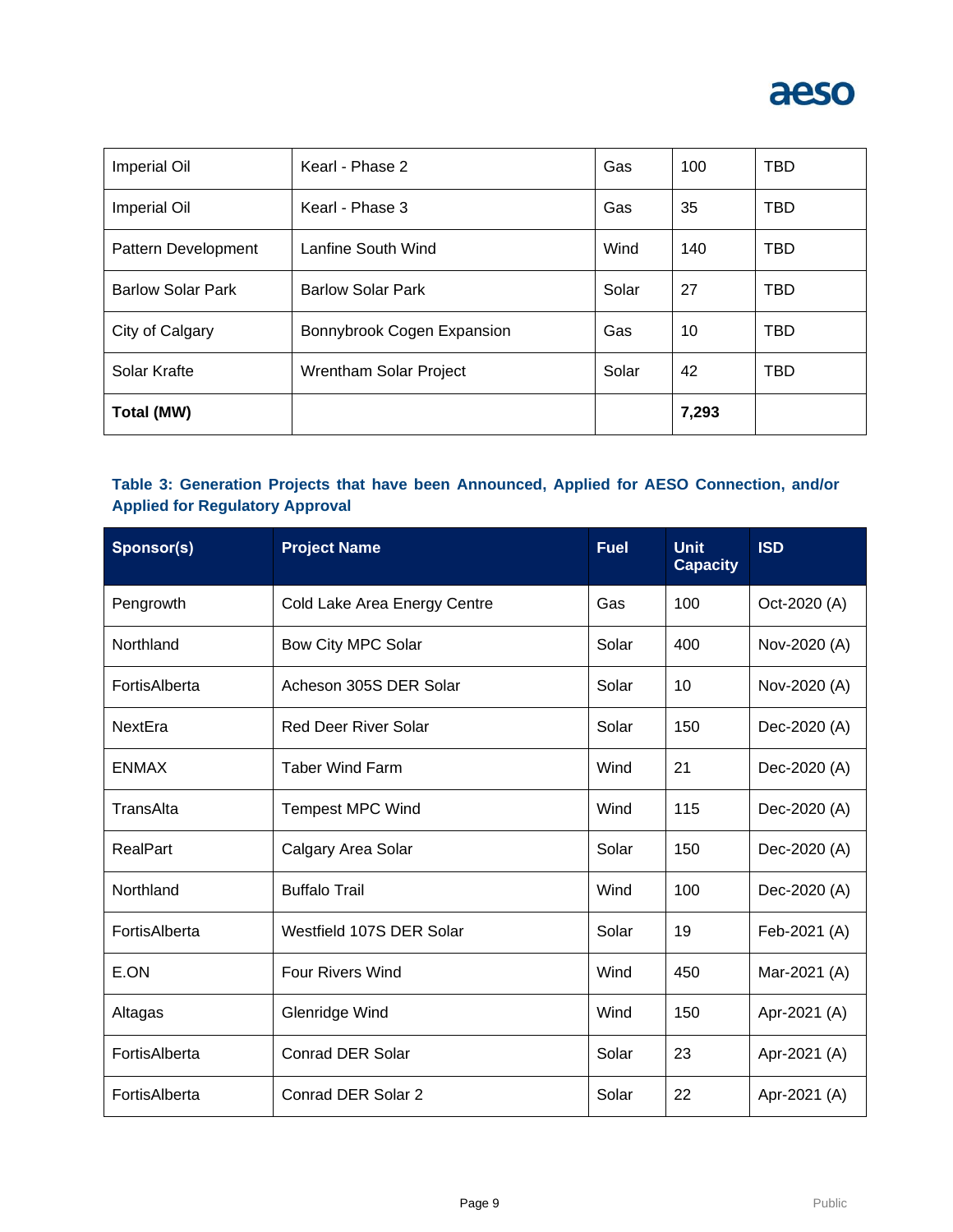| <b>Milner Power</b>  | Milner 1 Gas                     | Gas   | 26   | May-2021 (A) |
|----------------------|----------------------------------|-------|------|--------------|
| <b>Capital Power</b> | Genesee 3 Change                 | Coal  | 6    | May-2021 (A) |
| <b>Joss Wind</b>     | Jenner WAGF - Phase 2            | Wind  | 180  | May-2021 (A) |
| <b>Joss Wind</b>     | Jenner Wind Phase 3              | Wind  | 106  | May-2021 (A) |
| FortisAlberta        | Tilley 498S DG Gas               | Gas   | 22   | Jul-2021 (A) |
| FortisAlberta        | High River 65S DER Gas           | Gas   | 13   | Aug-2021 (A) |
| <b>Capital Power</b> | Whitla Wind Phase 3              | Wind  | 54   | Aug-2021 (A) |
| FortisAlberta        | Strathmore 151S DER Solar 1      | Solar | 18   | Aug-2021 (A) |
| FortisAlberta        | Strathmore 151S DER Solar 2      | Solar | 22.5 | Aug-2021 (A) |
| <b>RESC</b>          | <b>Enterprise MPC Solar</b>      | Solar | 100  | Aug-2021 (A) |
| Archer               | Piikani Solar                    | Solar | 40   | Sep-2021 (A) |
| FortisAlberta        | Bassano 435S DER Solar           | Solar | 11   | Sep-2021 (A) |
| <b>ATCO</b>          | Fieldgate 824S DER Gas           | Gas   | 16   | Sep-2021 (A) |
| <b>ATCO</b>          | Three Hills 770S DER Gas         | Gas   | 6    | Sep-2021 (A) |
| <b>ENGIE</b>         | Duchess Solar                    | Solar | 90   | Sep-2021 (A) |
| Kineticor            | Peace River Power Upgrade        | Gas   | 125  | Sep-2021 (A) |
| Soventix             | Forestburg Area Solar            | Solar | 40   | Oct-2021 (A) |
| E.ON                 | <b>Grizzly Bear Wind Phase 2</b> | Wind  | 30   | Oct-2021 (A) |
| Pembina              | <b>Empress Cogen</b>             | Gas   | 46   | Oct-2021 (A) |
| <b>ATCO</b>          | Bridge Creek 798S DER Gas        | Gas   | 13   | Oct-2021 (A) |
| <b>Milner Power</b>  | Milner 1 & 2 Gas                 | Gas   | 124  | Oct-2021 (A) |
| <b>ATCO</b>          | Youngstown 772S DER Solar        | Solar | 6    | Oct-2021 (A) |
| FortisAlberta        | Gleichen DG Solar                | Solar | 17   | Oct-2021 (A) |
| Fortis               | Enchant 447S DER Solar           | Solar | 23   | Oct-2021 (A) |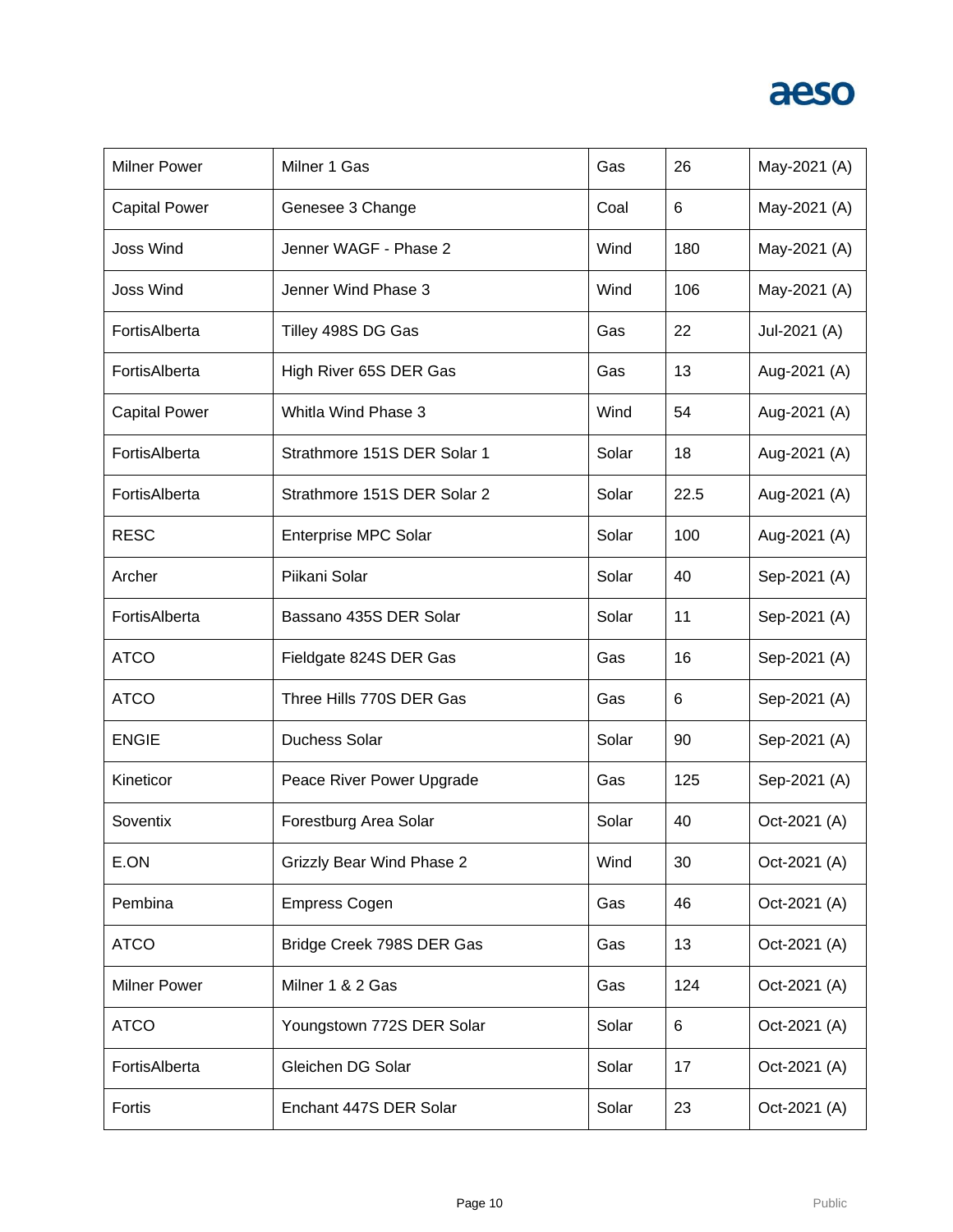| Fortis                     | Enchant 447S DER Solar              | Solar   | 18   | Oct-2021 (A) |
|----------------------------|-------------------------------------|---------|------|--------------|
| Fortis                     | Enchant 447S DER Solar              | Solar   | 10   | Oct-2021 (A) |
| Fortis                     | Enchant 447S DER Solar              | Solar   | 24   | Oct-2021 (A) |
| <b>ATCO</b>                | Vilna 777S DER Solar                | Solar   | 5    | Oct-2021 (A) |
| <b>ATCO</b>                | Bridge Creek 798S DER Gas           | Gas     | 10   | Nov-2021 (A) |
| Solar Krafte               | Rainier                             | Solar   | 450  | Nov-2021 (A) |
| FortisAlberta              | High River 65S DER Gas              | Gas     | 16.5 | Nov-2021 (A) |
| FortisAlberta              | Cutting Lake 227S DER Gas           | Gas     | 12   | Nov-2021 (A) |
| Chiniki                    | Chiniki Solar                       | Solar   | 40   | Nov-2021 (A) |
| NextEra                    | Red Deer Battery Energy Storage     | Storage | 40   | Dec-2021 (A) |
| NextEra                    | <b>Ghost Pine Battery ES System</b> | Storage | 30   | Dec-2021 (A) |
| Enerfin                    | Winnifred MPC Wind                  | Wind    | 90   | Dec-2021 (A) |
| FortisAlberta              | <b>Buffalo Atlee Cluster 2</b>      | Wind    | 14   | Dec-2021 (A) |
| <b>ATCO</b>                | Mercer Hill 728S DER Battery        | Storage | 20   | Dec-2021 (A) |
| Sequoia Energy             | Oyen MPC Wind                       | Wind    | 100  | Dec-2021 (A) |
| <b>ENMAX</b>               | FMC DER Cogen                       | Gas     | 7    | Dec-2021 (A) |
| <b>ENGIE</b>               | <b>Buffalo Trail MPC Wind</b>       | Wind    | 400  | Dec-2021 (A) |
| Solar Krafte               | Vauxhall                            | Solar   | 150  | Dec-2021 (A) |
| FortisAlberta              | Joffre 535S DER Solar               | Solar   | 25   | Dec-2021 (A) |
| FortisAlberta              | Joffre 535S DER Solar               | Solar   | 22   | Dec-2021 (A) |
| <b>ATCO</b>                | Anderson 801S DER Solar             | Solar   | 13   | Dec-2021 (A) |
| <b>MECL</b>                | Kirkcaldy MPC Solar                 | Solar   | 350  | Jan-2022 (A) |
| <b>BluEarth Renewables</b> | <b>Wheatcrest MPC Solar</b>         | Solar   | 60   | Mar-2022 (A) |
| <b>Spirit Pine</b>         | Lone Pine WAGF                      | Wind    | 173  | Apr-2022 (A) |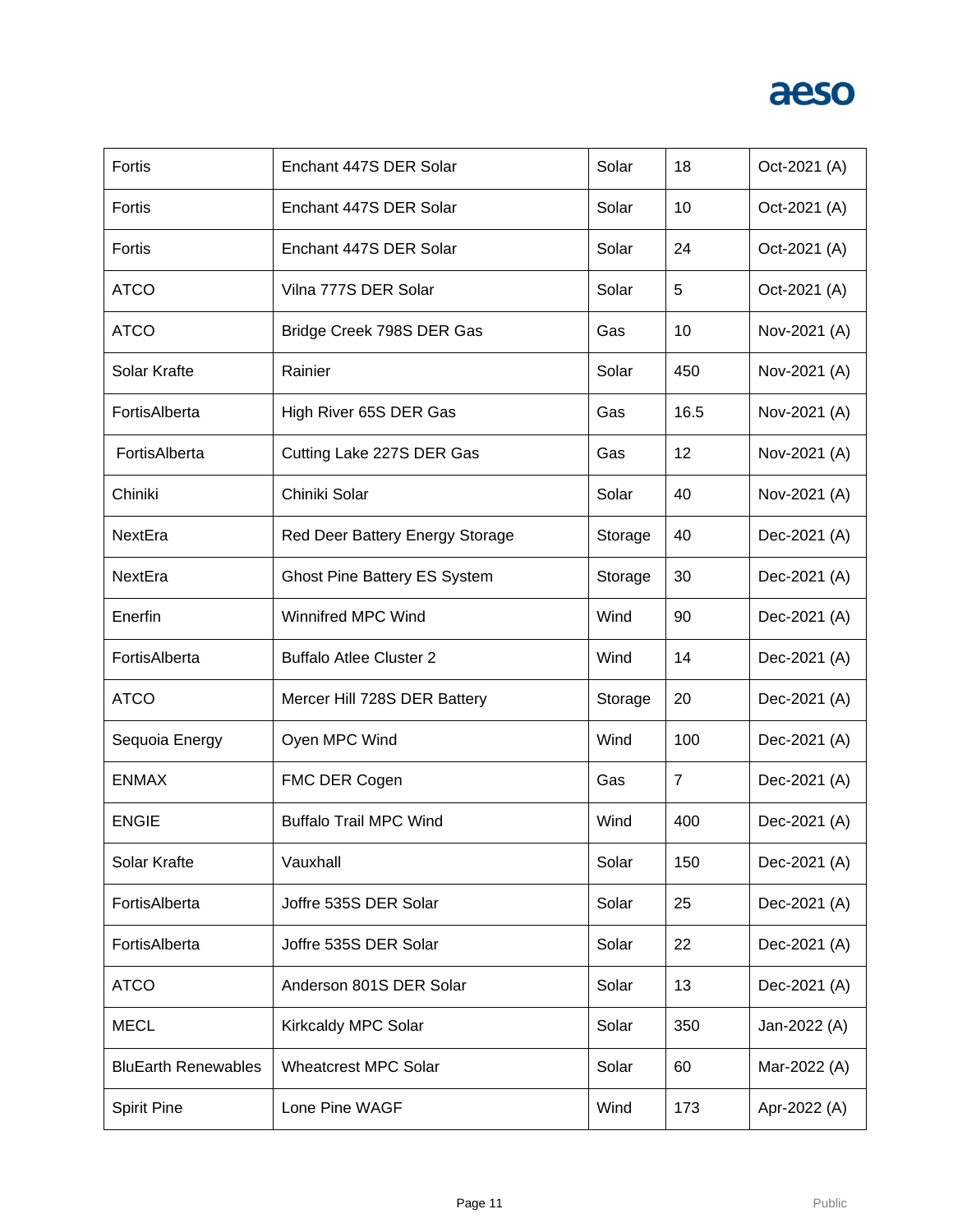| Quill                 | Rocky Mountain Gas                  | Gas            | 295 | May-2022 (A) |
|-----------------------|-------------------------------------|----------------|-----|--------------|
| FortisAlberta         | Castle Meridian DER Wind            | Wind           | 22  | May-2022 (A) |
| <b>ATCO</b>           | Updike 886S DER Gas                 | Gas            | 33  | May-2022 (A) |
| <b>ATCO</b>           | Ksituan River 754S DER Gas          | Gas            | 66  | May-2022 (A) |
| <b>ATCO</b>           | Coronation 773S Solar DG            | Solar          | 10  | May-2022 (A) |
| <b>RESC</b>           | Forty Mile MPC Wind                 | Wind           | 400 | Jun-2022 (A) |
| Solar Krafte          | <b>Brooks</b>                       | Solar          | 400 | Jun-2022 (A) |
| FortisAlberta         | Red Deer 63S DER Solar              | Solar          | 20  | Jun-2022 (A) |
| Suncor                | Meadow Creek Cogen                  | Gas            | 126 | Jul-2022 (A) |
| NaturEner             | <b>Buffalo Trail WAGF</b>           | Wind           | 100 | Jul-2022 (A) |
| NaturEner             | <b>Ross Creek WAGF</b>              | Wind           | 100 | Jul-2022 (A) |
| Fortis                | High River 65S DER Gas              | Gas            | 5   | Aug-2022 (A) |
| Fortis                | High River 65S DER Gas              | Gas            | 5   | Aug-2022 (A) |
| <b>RESC</b>           | Hilda MPC Wind                      | Wind           | 100 | Aug-2022 (A) |
| <b>ENGIE</b>          | <b>Buffalo Trail North MPC Wind</b> | Wind           | 200 | Sep-2022 (A) |
| <b>TCE</b>            | Saddlebrook Solar Storage           | Solar          | 118 | Sep-2022 (A) |
| <b>EDP Renewables</b> | <b>Blue Bridge Solar</b>            | Solar          | 150 | Oct-2022 (A) |
| <b>Buffalo</b>        | <b>Buffalo Plains MPC Wind</b>      | Wind           | 500 | Oct-2022 (A) |
| <b>EDF</b>            | <b>Bull Trail Wind</b>              | Wind           | 300 | Oct-2022 (A) |
| <b>ATCO</b>           | Monitor 2 774S DER Solar            | Solar          | 30  | Nov-2022 (A) |
| <b>ATCO</b>           | Monitor 1 774S DER Solar            | Solar          | 10  | Nov-2022 (A) |
| FortisAlberta         | East Crossfield 64S DER Wasteheat   | <b>Biomass</b> | 10  | Nov-2022 (A) |
| FortisAlberta         | Taber 83S DER Solar 1               | Solar          | 19  | Nov-2022 (A) |
| FortisAlberta         | Taber 83S DER Solar 2               | Solar          | 16  | Nov-2022 (A) |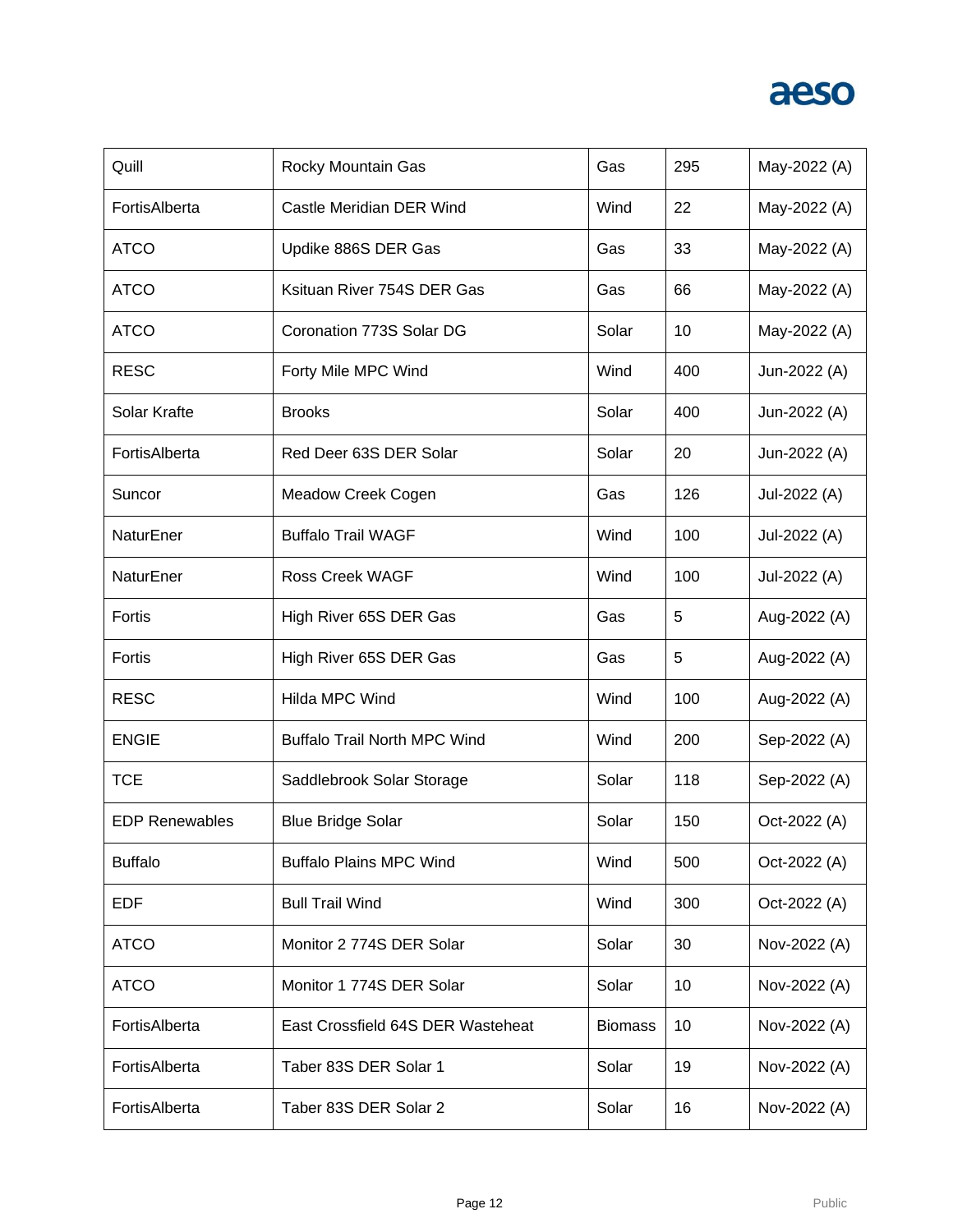

| <b>Total (MW)</b>      |                                                  |       | 10,849 |              |
|------------------------|--------------------------------------------------|-------|--------|--------------|
| <b>PBC</b>             | Paul Band Solar                                  | Solar | 45     | Jan-2024 (A) |
| <b>AHP Development</b> | Amisk Hydroelectric Project                      | Hydro | 330    | Dec-2023 (C) |
| <b>RESC</b>            | Oyen MPC Wind                                    | Wind  | 250    | Dec-2023 (A) |
| Suncor                 | Forty Mile Granlea Wind Phase 2                  | Wind  | 250    | Nov-2023 (A) |
| Joss Wind              | Northern Lights                                  | Wind  | 400    | Nov-2023 (A) |
| <b>Capital Power</b>   | Genesee 1 Repower Gas 2                          | Gas   | $-100$ | Oct-2023 (A) |
| Nose Hill              | <b>MPC Wind</b>                                  | Wind  | 120    | Oct-2023 (A) |
| <b>EDF</b>             | North Slope Solar                                | Solar | 200    | Aug-2023 (A) |
| Pembina                | Duvernay Cogen                                   | Gas   | 46     | Jun-2023 (A) |
| Dunmore Solar Inc.     | Dunmore Solar                                    | Solar | 216    | Apr-2023 (A) |
| FortisAlberta          | Burdett 368S DER Solar Battery Storage           | Solar | 17.5   | Apr-2023 (A) |
| <b>Capital Power</b>   | Genesee Unit 1 Repower Gas 1                     | Gas   | 430    | Mar-2023 (A) |
| <b>RESC</b>            | Aurora MPC Solar                                 | Solar | 150    | Dec-2022 (A) |
| Greengate              | <b>Travers Solar Phase 2</b>                     | Solar | 65     | Dec-2022 (A) |
| Greengate              | Lathom Solar                                     | Solar | 120    | Dec-2022 (A) |
| Enterprise             | <b>Prosperity WAGF</b>                           | Wind  | 175    | Dec-2022 (A) |
| FortisAlberta          | Killarney Lake 267S DER Solar/Battery<br>Storage | Solar | 22.5   | Dec-2022 (A) |
| FortisAlberta          | Metiskow 648S DER Solar                          | Solar | 22.5   | Dec-2022 (A) |
| <b>HEP Capital</b>     | <b>Alderson Solar</b>                            | Solar | 100    | Dec-2022 (A) |
| FortisAlberta          | Taber 83S DER Solar 4                            | Solar | 14     | Nov-2022 (A) |
| FortisAlberta          | Taber 83S DER Solar 3                            | Solar | 16     | Nov-2022 (A) |

*\* - (P):Power Plant application filed with AUC, (A): AESO application in process, (C): Corporate announcement*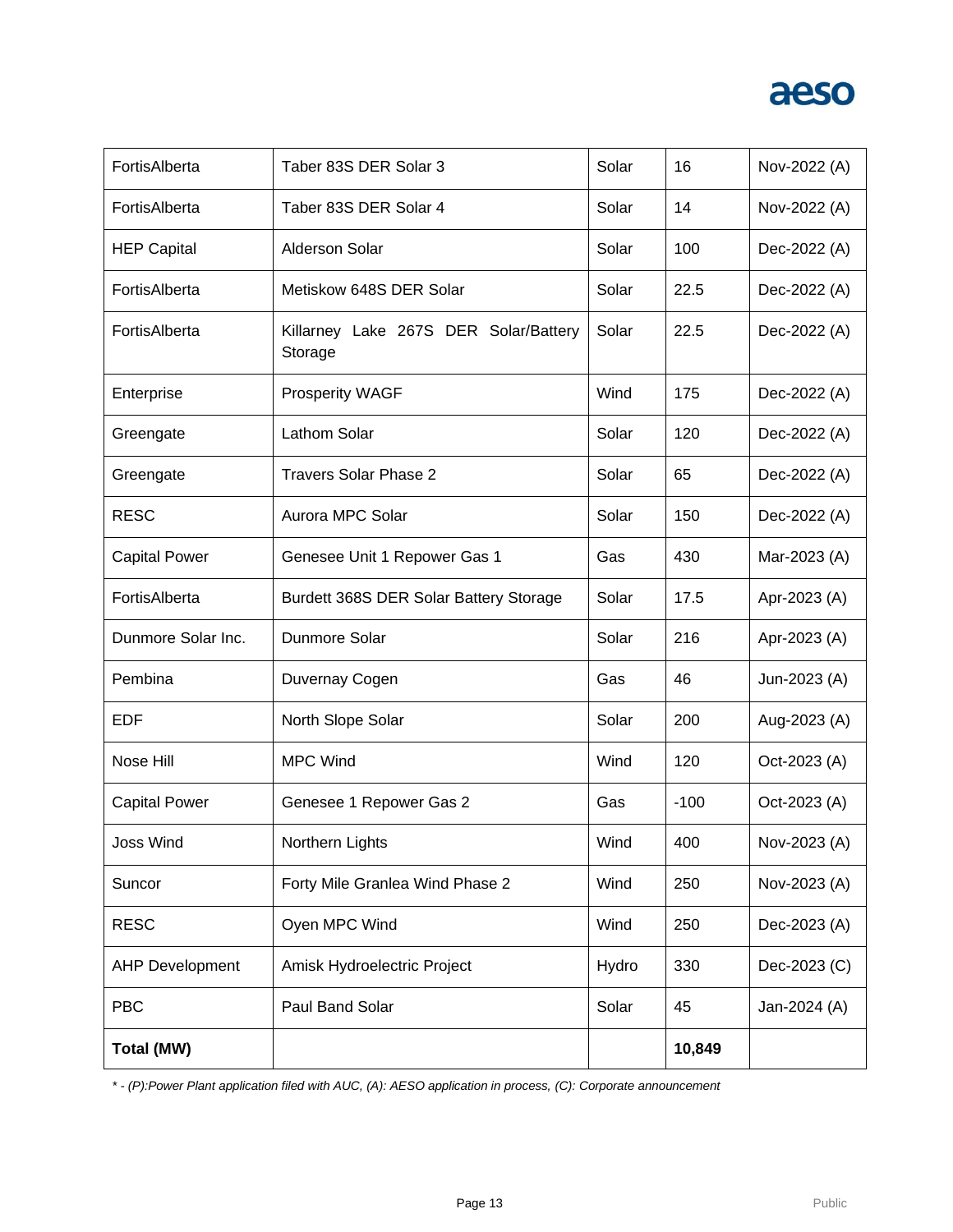

| Sponsor(s) | <b>Project Name</b> | <b>Fuel</b> | <b>Unit Capacity</b> | <b>Date</b>    | <b>Status</b> |
|------------|---------------------|-------------|----------------------|----------------|---------------|
| TransAlta  | Sundance 3          | Coal        | 368                  | August 1, 2020 | Retired       |
| TransAlta  | Sundance 4          | Coal/Gas    | 113                  | Jan 1, 2022    | Derated       |
| TransAlta  | Keephills 1         | Coal/Gas    | 70                   | Jan 1, 2022    | Derated       |

### **Table 4: Generation Projects that have Announced to be Retired/Derated**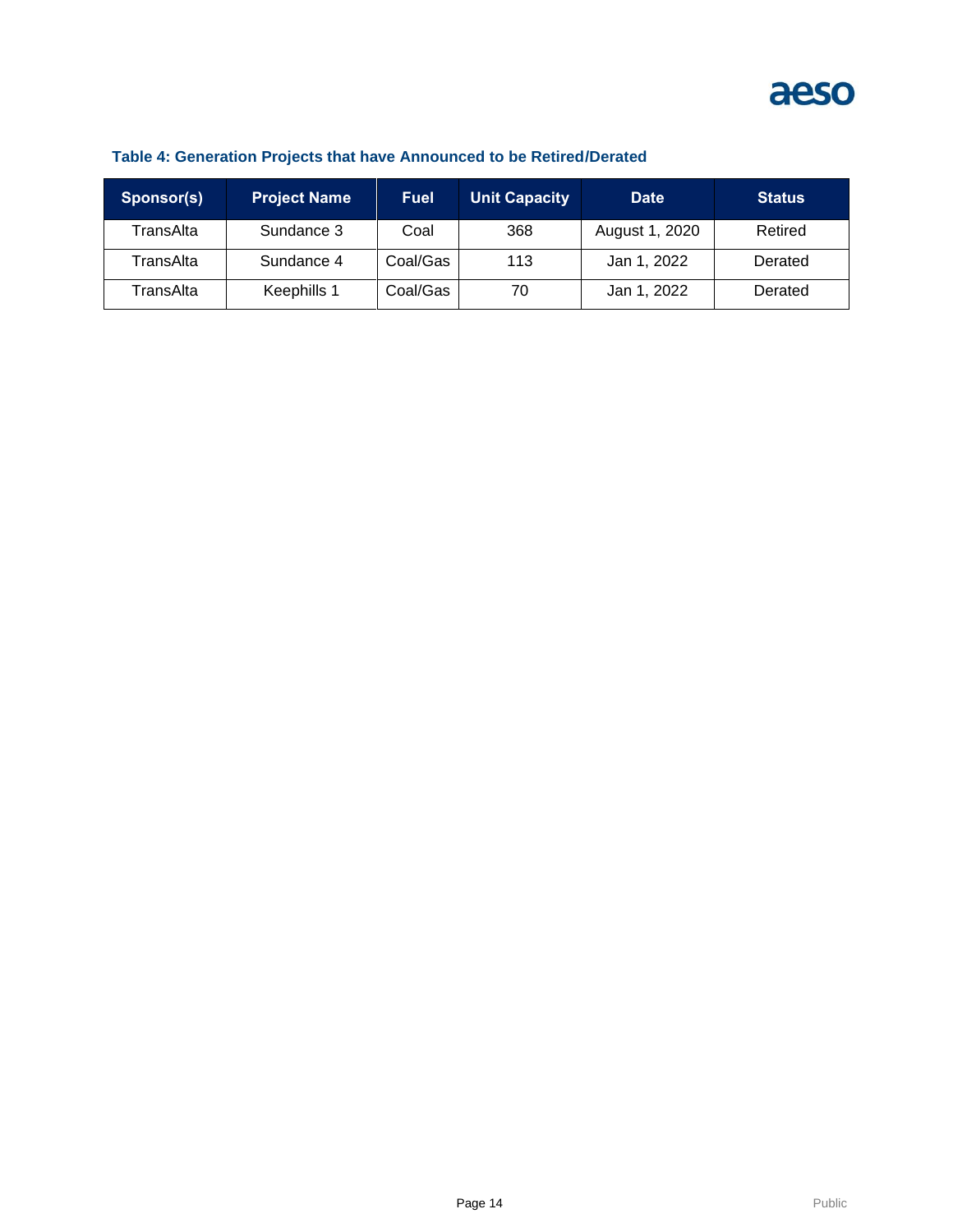### November 2020

### **Federal Coal Compliance Schedule**

In 2012, the federal government approved the *Reduction of Carbon Dioxide Emissions from Coal-fired Generation of Electricity Regulations*. The regulation requires that coal-fired generation units meet a GHG emissions intensity target once it reaches end of life. The AESO has adopted the federal compliance dates as retirement dates to evaluate metrics included in this report. The decision to retire a coal unit could also be impacted by several potential drivers, including the economics of plant operations, contractual agreements, and provincial and federal legislation. Announcements from the government will continue to be assessed as they are released.

#### **Table 5: Federal Coal Compliance Schedule**

| Sponsor(s) | <b>Project Name</b> | <b>Fuel</b> | <b>Unit Capacity</b> | In Service<br><b>Date</b> | <b>Federal Compliance</b><br>Date <sup>1</sup> |
|------------|---------------------|-------------|----------------------|---------------------------|------------------------------------------------|
| Heartland  | Battle River 4      | Coal        | 155                  | 1975                      | Dec-2025                                       |
| Total (MW) |                     |             | 155                  |                           |                                                |

<sup>1</sup> Federal Compliance Dates are based upon the applicable provisions of the Reduction of Carbon Dioxide Emissions from Coal-fired Generation of Electricity Regulations, as set forth in the Canada Gazette Vol. 146, No.19.

C Phone: 403-539-2450 | Fax: 403-539-2949

Q Calgary Place, 2500, 330-5th Avenue SW Calgary, AB T2P 0L4

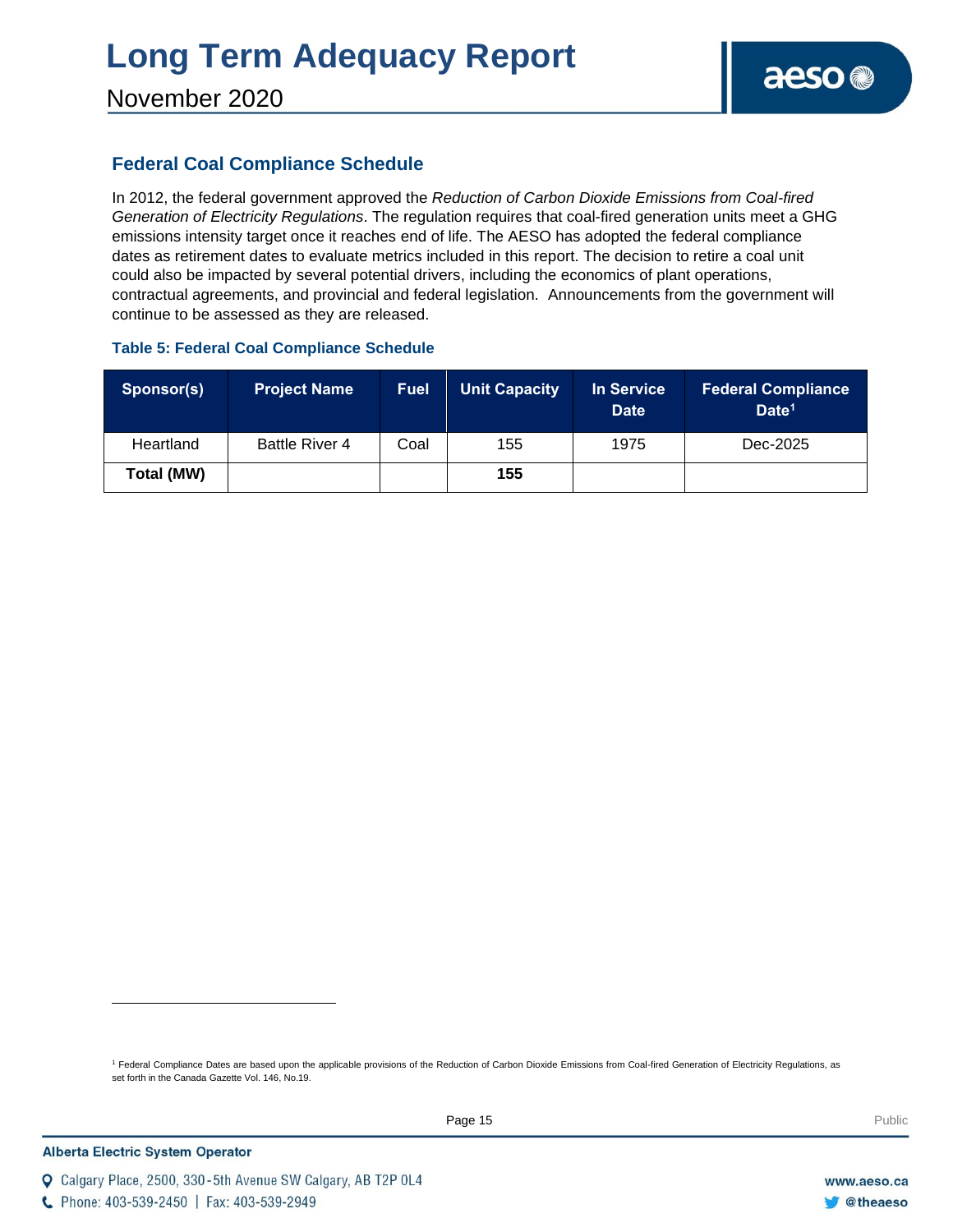November 2020

### **Reserve Margin Metric**

The Reserve Margin Metric, shown in Figure 1, presents a comparison of generation supply and demand in Alberta. It is a calculation of the firm generation capacity at the time of system peak that is in excess of the system annual peak demand, expressed as a percentage of the system peak. Information on the annual peak demand within the reserve margin can be found on the AESO's [Forecasting](https://www.aeso.ca/grid/forecasting) web page. Firm generation is defined as installed and future generation capacity, adjusting for seasonal hydro capacity and behind-the-fence demand and generation, and excludes wind and solar capacity. Three forecast reserve margins are presented, each with different future supply additions. The supply additions correspond to the stage of the generation projects in the New Generation Projects and Retirements Metric. The metric is graphed with and without intertie capacity in one reserve margin since full import capability may not always be available at the time of system peak demand.



#### **Figure 1: Alberta Interconnected Electric System (AIES) Reserve Margin, 2010 – 2024**

**Enter Football Page 16** Public Public Public Public Public Public Public Public Public Public Public Public Public Public Public Public Public Public Public Public Public Public Public Public Public Public Public Public P

#### **Alberta Electric System Operator**

C Phone: 403-539-2450 | Fax: 403-539-2949

Calgary Place, 2500, 330-5th Avenue SW Calgary, AB T2P 0L4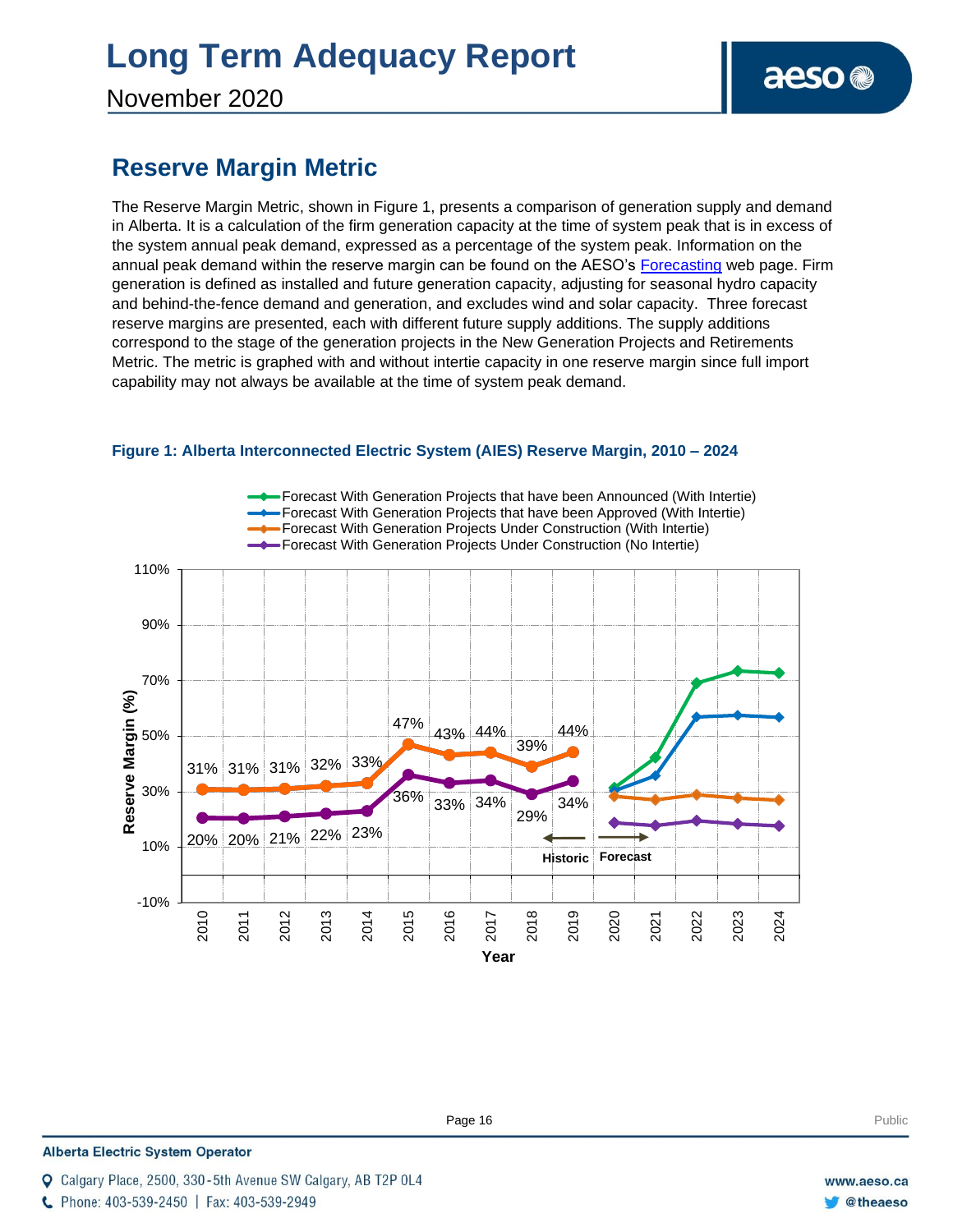

### **Supply Cushion Metric**

The Supply Cushion Metric provides visibility of the Alberta Interconnected Electric System's ability to meet peak demand on a daily basis. The supply cushion is the difference between the daily available firm supply minus daily peak demand. Only existing generation and generation under construction are used within the metric. The supply cushion refines the reserve margin calculation by using daily system peak rather than annual and incorporates planned outages. Figure 2 presents the estimated daily supply cushion for the next two years. Figure 3 presents daily peak demand and firm supply by fuel type, as well as interties, wind and solar which are not included in the supply cushion calculation due to the intermittent or uncertain nature of the supply. When the supply cushion is negative in Figure 2, there is an increased level of reliance on interties and wind, as indicated in Figure 3.



### **Figure 2: Alberta Interconnected Electric System (AIES) Daily Supply Cushion, November 1, 2020 to Oct 31, 2022**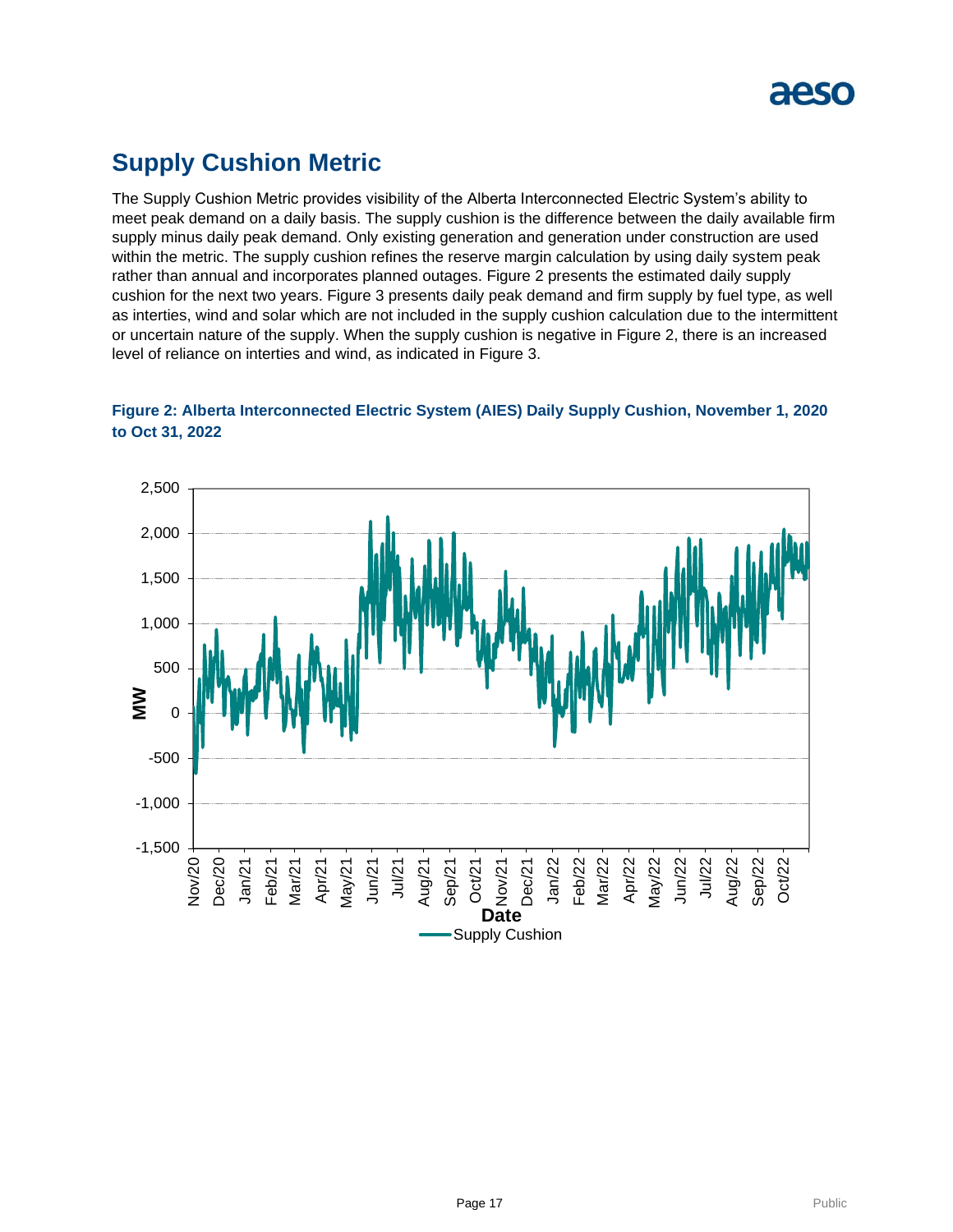



**Figure 3: Alberta Interconnected Electric System (AIES) Daily Peak Demand and Available Supply, November 1, 2020 to October 31, 2022**

Outage information as of Nov 12th, 2020